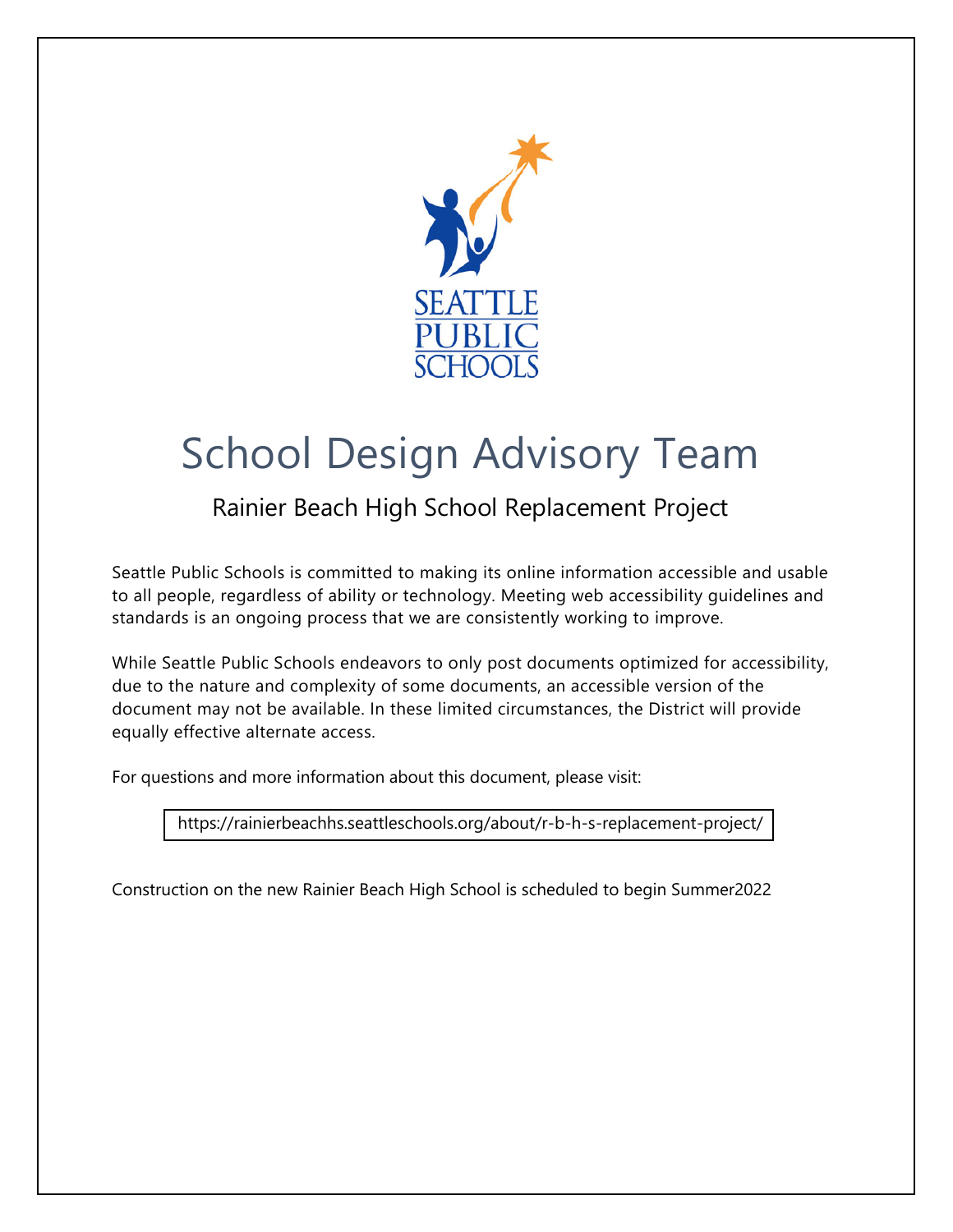

### MEETING MINUTES

| Project                                                                                                                                                                                                                   | Rainier Beach High School                |                                                                                                     | Project No                                                                                                     | 2008       |
|---------------------------------------------------------------------------------------------------------------------------------------------------------------------------------------------------------------------------|------------------------------------------|-----------------------------------------------------------------------------------------------------|----------------------------------------------------------------------------------------------------------------|------------|
| Subject                                                                                                                                                                                                                   | School Design Advisory Team #6 (SDAT #6) |                                                                                                     | <b>Meeting Date</b>                                                                                            | 10/21/2020 |
| <b>SDAT Members</b><br>Aminah Adams<br>Michael Bethea<br>Lanita Hill<br>LaNita Thomasson<br>Miel<br>Connie C. So<br>Dwane Chappelle<br>Elizabeth Moore<br>Essence<br>Frank<br>Gian<br>Virginia Patu-Bethea<br>Kelly Rolon |                                          | Angie Thomas<br>Karla Nyquist<br>Sarah Moges<br>Parris Woods<br>Yggiz<br>Deborah                    | Autumn Tocchi<br>Jennifer Goldman<br>Miracle Patu-Jackson<br>Rebecca Asencio<br>Rebecca Smith<br>Sudee Phavong |            |
| Seattle School District Capital Projects and Planning<br>Mike Skutach                                                                                                                                                     |                                          |                                                                                                     |                                                                                                                |            |
| Paul Popovich<br>Design Team<br><b>Bassetti Architects</b><br>Jordan Kiel<br>Lorne McConachie<br>Debora Ashland<br>Jean Stolzman<br>Thomas Cohen<br>Abi Comeau<br>Rule Seven<br>Monisha Harrell                           |                                          | Curt Moody<br><b>Jakiel Sanders</b><br>Anne Tait<br>Vinita Sidhu<br>Emma Cave<br><b>Biruk Belay</b> | Jonathan Moody<br>Site Workshop                                                                                |            |
| Moody Nolan Architects                                                                                                                                                                                                    |                                          |                                                                                                     |                                                                                                                |            |
| AGENDA:<br>+ Welcome<br>+ What We Heard SDAT #5<br>+ Concepts to Consider                                                                                                                                                 |                                          |                                                                                                     |                                                                                                                |            |

- + Scheme 1
- + Scheme 2

71 Columbia St. Suite 500 721 NW 9th Ave. Suite 350 Seattle, Washington 98104 Portland, Oregon 97209<br>t: 206 340 9500 t: 503 224 9162 t: 206 340 9500 t: 503 224 9162 www.bassettiarch.com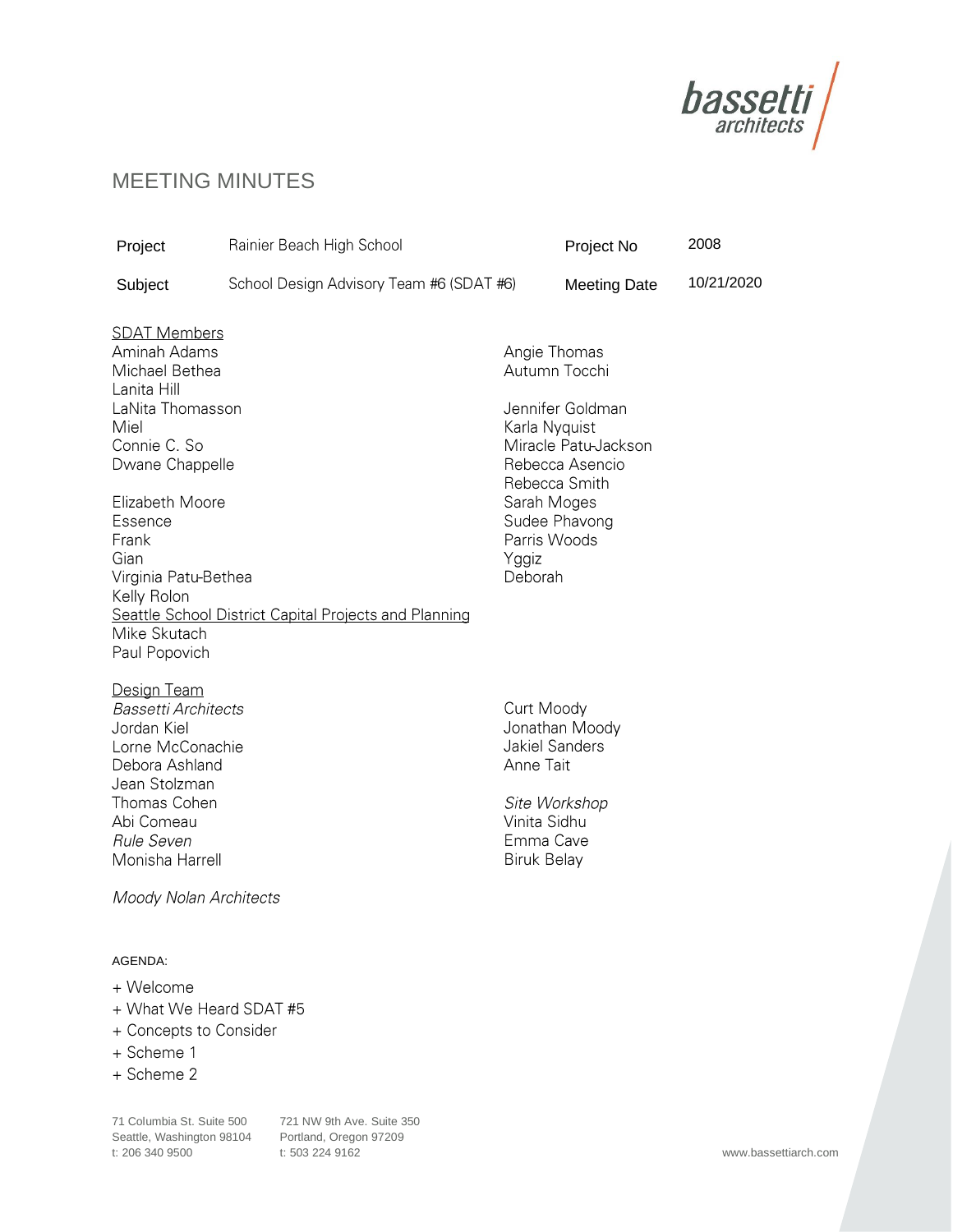#### + Next Steps

#### WHAT WE HEARD

1.1 Reviewed the different building concepts presented in SDAT #5. The Bridge Scheme stands out as the preferred scheme with some modifications needed.

#### CONCEPTS TO CONSIDER

Site Approach & Entry Clinic Location Special Ed (High Needs) Location Black Box Location Gym Configuration

#### SCHEME 1:

- 3.1 Includes:
	- $3.1.1$ **Ground Level Entry**
	- $3.1.2$ New theater - true for both schemes.
	- Drop off from Henderson with parking accessible from Seward Park Ave as well. The  $3.1.3$ two lots are connected w/ a bridge over stormwater rain garden (bioretention)
	- $3.1.4$ Tennis courts or practice field – SDAT team will need to prioritize what will fit
	- $3.1.5$ High needs SpEd is located at the east end w/ drop off and separate access.
	- $3.1.6$ Activity Center & Clinic located together w/ Clinic. Exterior access is provided.
	- $3.1.7$ Gym oriented east to west
	- $3.1.8$ Culinary Arts located on Second Floor along w/ Art and CTE Business & Marketing
	- 3.1.9 Library is located at top of bleachers
	- 3.1.10 Gym: three Gyms on one level. Bleacher capacity equals approx., 2,200. Ed Spec program calls for 1,600 and Garfield has 1,800.

#### SCHEME 2:

- 4.1 Includes:
	- Entry is raised up one level  $4.1.1$
	- $4.1.2$ Clinic is shown on the lower level
	- $4.1.3$ Gym is rotated north to south with a raised Aux Gym on the Upper level.
	- $4.1.4$ Theater is rotated with a separate entrance
	- 4.1.5 Elevated plaza outside of Admin
	- 4.1.6 Gym: Main Gym on lower level and Aux Gym on Upper level allows second floor access. Bleacher capacity equals approx. 2,100.

#### COMPARISON OF SCHEME 1 VS 2:

5.1 Scheme 2 offers a strong presence from the exterior.